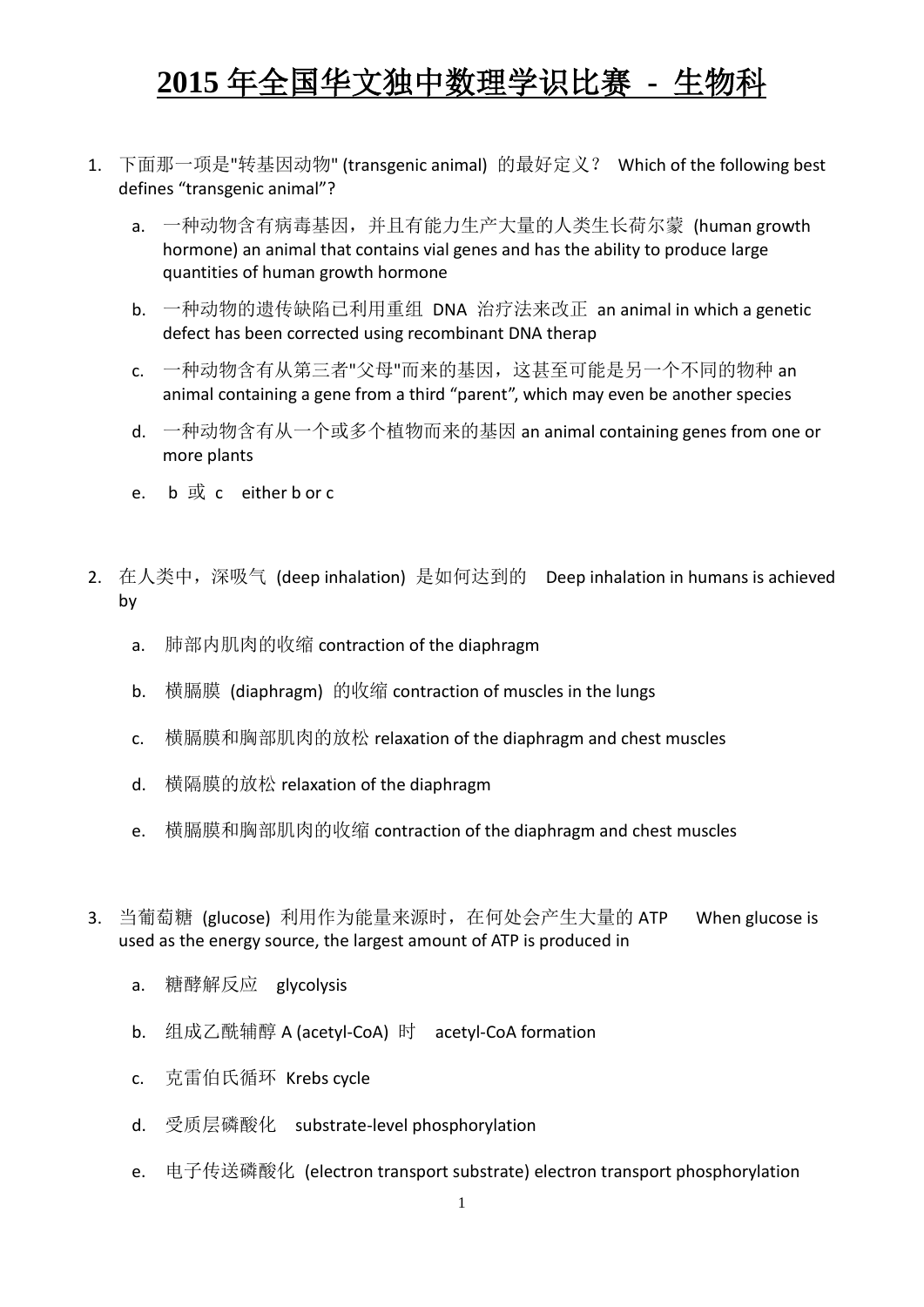- 4. 在煤炭中导致严重污染问题的最有害元素 (element) 是 The most harmful element in coal that cause serious pollution problem is
	- a. 氮 nitrogen
	- b. 银 silver
	- c. 碳 carbon
	- d. 硫 sulfur
	- e. 氯 chlorine
- 5. 对有关酸碱度 (pH), 下面那一句说明是正确的 Which of the following statements about pH is (are) true?
	- a. pH 是测量溶液中氢离子的浓度 pH is a measurement of hydrogen ion concentration
	- b. 一个单位 pH 的改变等于 10 倍氢离子浓度的改变 A single unit change on the pH scale is equivalent to a 10 times change in hydrogen ion concentration
	- c. 氢离子浓度的增加表示 pH 值的减少 An increase in hydrogen ion concentration means a decrease in pH scale units
	- d. 以上皆对 All of the above are true
	- e. 以上皆错 None of the above is true
- 6. 在生态系统(ecosystems) 中, \_\_\_\_\_\_的流动是单向, 但\_\_\_\_\_\_是不断的被循环。In ecosystem, the flow of is one-way, while are constantly cycled.
	- a. 矿物质(minerals)…… 能量(energy) minerals........energy
	- b. 遗传讯息(genetic information)…… 基因型(genotypes) genetic information……..genotypes
	- c. 有机化合物(organic compounds)……..矿物质 organic compounds……..minerals
	- d. 能量…… 物质(materials) energy……..materials
	- e. 食物…….. 能量 food……..energy
- 7. 下列何者不是扩散作用(diffusion)的正确说明。Which of the following statements is not true about diffusion?
	- a. 扩散方向受浓度梯度 (concentration gradient) 的控制 The direction of diffusion is controlled by the concentration gradients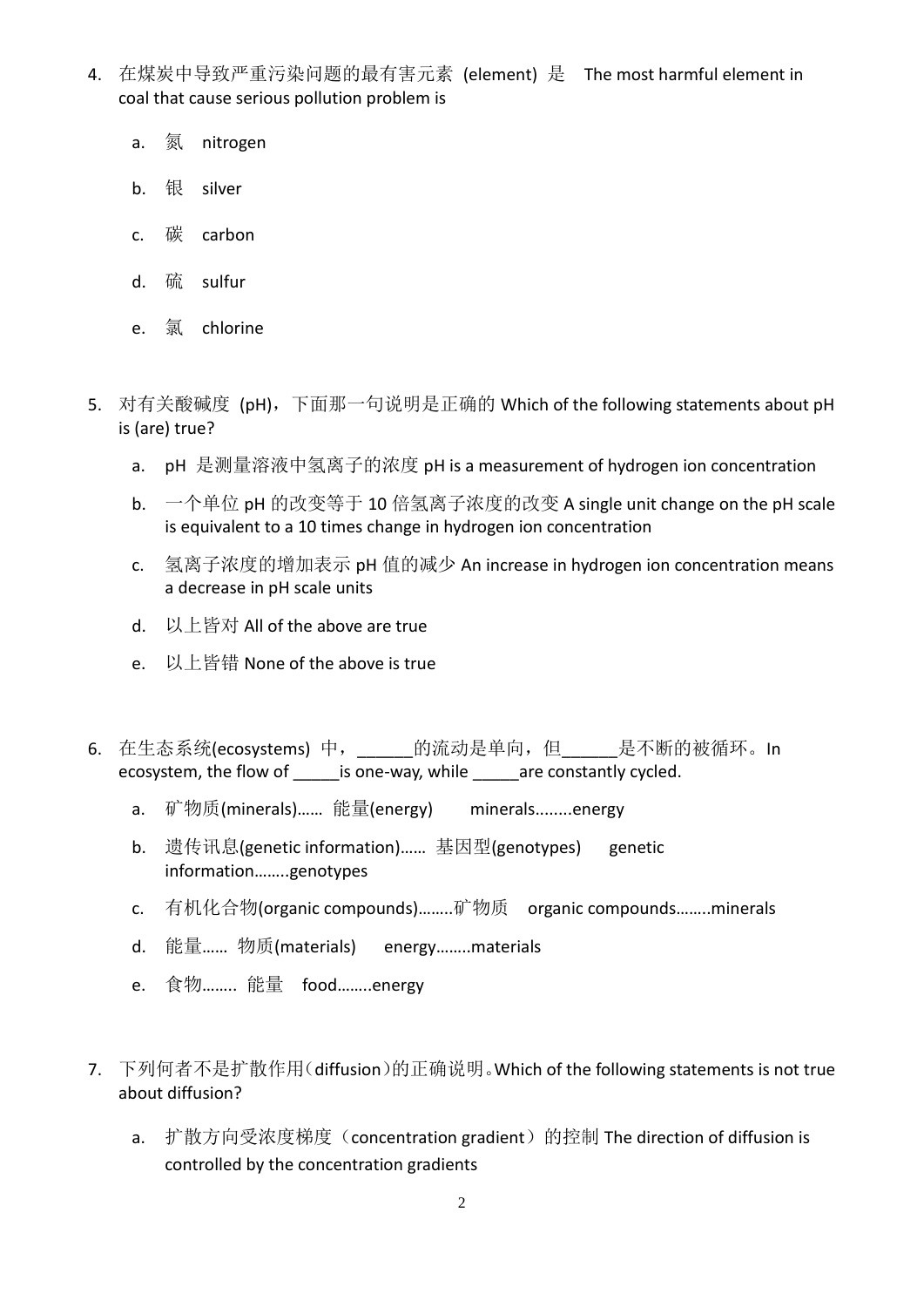- b. 分子的大小对扩散的速率没有影响 The size of molecules has no effect on the rate of diffusion
- c. 温度升高增加扩散的速率 Increase in temperature increases the rate of diffusion
- d. 细胞膜的细孔(pores)控制某种物质是否可以进入细胞 Pores in the membranes of cells control whether or not some substances can enter a cell
- e. 扩散作用可在气体、液体或固体中进行 Diffusion can take place in gases, liquids or solids
- 8. 为何大部份的植物都是绿色? Why are (most) plants green?
	- a. 因叶绿素反射绿光 chlorophyll reflects green light
	- b. 因叶绿素吸收绿光 chlorophyll absorbs green light
	- c. 因叶绿素基本上使用绿光作为光合作用的能量来源 chlorophyll primarily uses green light as the source of energy for photosynthesis
	- d. 绿色是最好的光线作为植物的生长 green is the best color light for plant growth
	- e. 因类胡萝卜素 (carotenoids) 反射绿光 carotenoids reflect green light
- 9. 一个种羣 (population) 是 A population is
	- a. 在特定环境中所需求的最小个体数 (individuals),以维持一个可变的基因库 (gene pool) the minimum number of individuals required to maintain a varied gene pool in a given environment
	- b. 能够演化的最小单位 the smallest unit that can evolve
	- c. 在同一的时间中,住在相同地点的同种 (species) 个体组 a group of individuals of the same species living in the same place at the same time
	- d. 多个羣聚 (community) 的组合 a collection of communities
	- e. b 与 c 皆对 both b and c
- 10. 如果父母双方都是一种致死隐性基因的携带者,他们的小孩将会有多少机率遗传并表现此 毛病 If both parents are carriers of a recessive gene, the probability that their child will inherit and express the disorder is
	- a. 1/8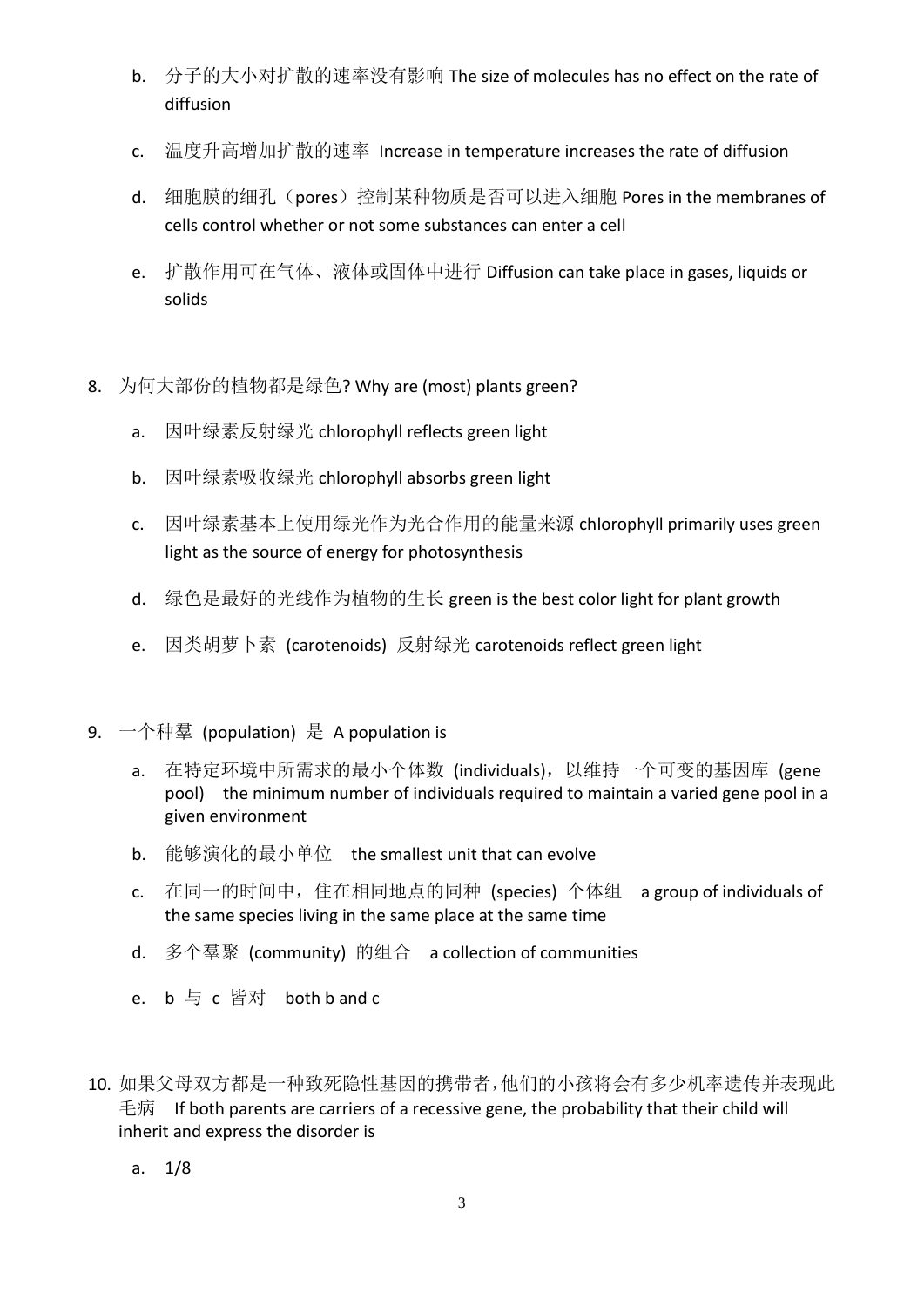- b. 1/4
- c. 1/2
- d. 1/2 X1/2 X 1/4 or 1/16
- e. 2/3 X 2/3 X 1/4 or 1/9
- 11. 双倍体生命体 (diploid organism) 进行无性生殖是 Asexual reproduction of a diploid organism would
	- a. 不可能 be impossible
	- b. 有减数分裂 (meiosis) involve meiosis
	- c. 产生相同一样的后代 (offspring) produce identical offspring
	- d. 在兄弟姐妹的后代 (sibling offing) 中表现变异 show variation among sibling offspring
	- e. 有减数分裂所产生的孢子 (spores) involve spores produced by meiosis
- 12. 天择 (natural selection) 最恰当的描述是 The best description of natural selection is
	- a. 优胜弱败 the survival of the fittest
	- b. 为生存而挣扎 the struggle for existence
	- c. 最能适应环境的族群能成功繁殖后代 the reproductive success of th'e members of a population best adapted to the environment
	- d. 在自然资源有限的环境中过度繁殖后代 the overproduction of offspring in environment with limited natural resources
	- e. 在一族群中改变可继承变量的比例 a change in the proportion of inheritable variations within a population
- 13. 为了将一种新物种 (species) 安放在五界 (five kingdoms) 中的其中一种,你需要知道的第 一手数据是 In order to place a new species into one of the traditional five kingdoms, the first piece of information you would need to know is
	- a. 如何得到食物的途径 the way in which it acquires food
	- b. 它的生命周期 (life cycle) its life cycle
	- c. 叶绿体 (chloroplasts) 的存在或缺乏 the absence or presence of chloroplasts
	- d. 细胞核膜 (nuclear membrane) 的存在或缺乏 the absences or presence of a nuclear membrane
	- e. 是否是多细胞 (multicellular) 生命体 whether the organism is multicellular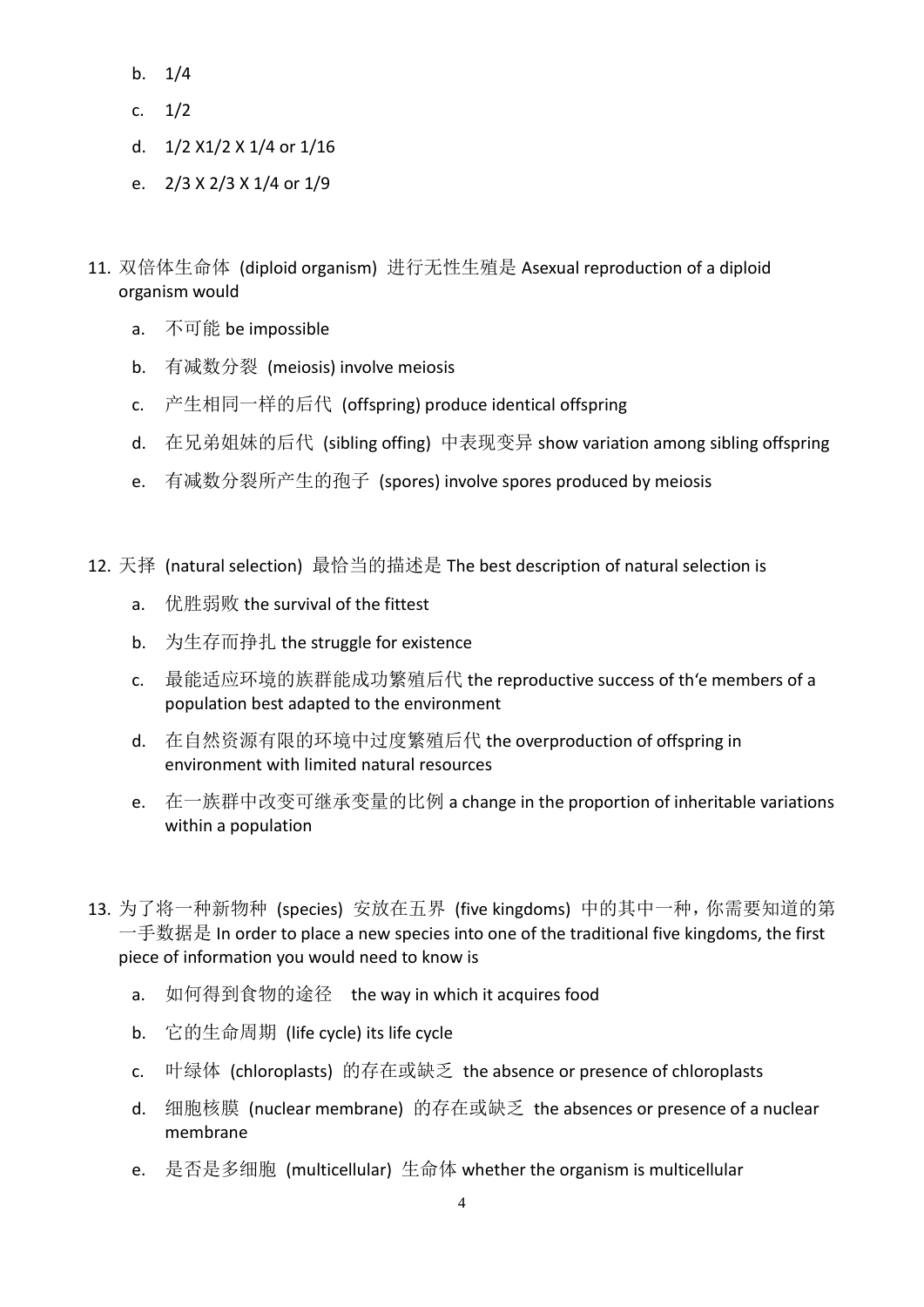- 14. 下列那一项不是粪便 (feces) 中常有的成份 Which of the following is not a common component of feces?
	- a. 肠道细菌 (intestinal bacterial)
	- b. 纤维素 (cellulose)
	- c. 饱和脂肪 (saturated fat)
	- d. 胆色素 (bile pigments)
	- e. 盐类 (salts)
- 15. 有机肥料 (organic fertilizers) 比化学肥料 (chemical fertilizers) 更有利是因为 An advantage of organic fertilizers over chemical fertilizers is that they
	- a. 更自然 (are more natural)
	- b. 过了一段很长时间才会释放其营养成分并且不太可能会流失 (runoff) release their nutrients over a long period of time and are less likely to be lost to runoff
	- c. 提供营养 (nutrients) 的形式最容易给植物吸收 provide nutrients in the form most readily absorbed by plants
	- d. 是比较容易大量生产和运输 are easier to mass produce and transport
	- e. 以上皆是 are all of the above
- 16. 下列那一条是脊椎动物中尿通道 (passage of urine) 的正确途径 (correct pathway) Which is the correct pathway for the passage of urine in vertebrate?
	- a. 集尿管 → (collecting tubule) → 输尿管 (ureter) → 膀胱 (bladder) → 尿道 (urethra) collecting tubule  $\rightarrow$  ureter  $\rightarrow$  bladder  $\rightarrow$  urethra
	- b. 肾静脉 (renal vein) → 肾输尿管 (renal ureter) → 膀胱 → 尿道 renal vein → renal ureter  $\rightarrow$  bladder  $\rightarrow$  urethra
	- c. 肾元 (nephron) → 尿道 → 膀胱 → 输尿管 nephron→ urethra→ bladder→ ureter
	- d. 皮质 (cortex) → 髓质 (medulla) → 膀胱 → 输尿管 cortex→ medulla→ bladder→ ureter
	- e. 肾盂 (renal pelvis) → 髓质 → 膀胱 → 尿道 renal pelvis→ medulla→ bladder→ urethra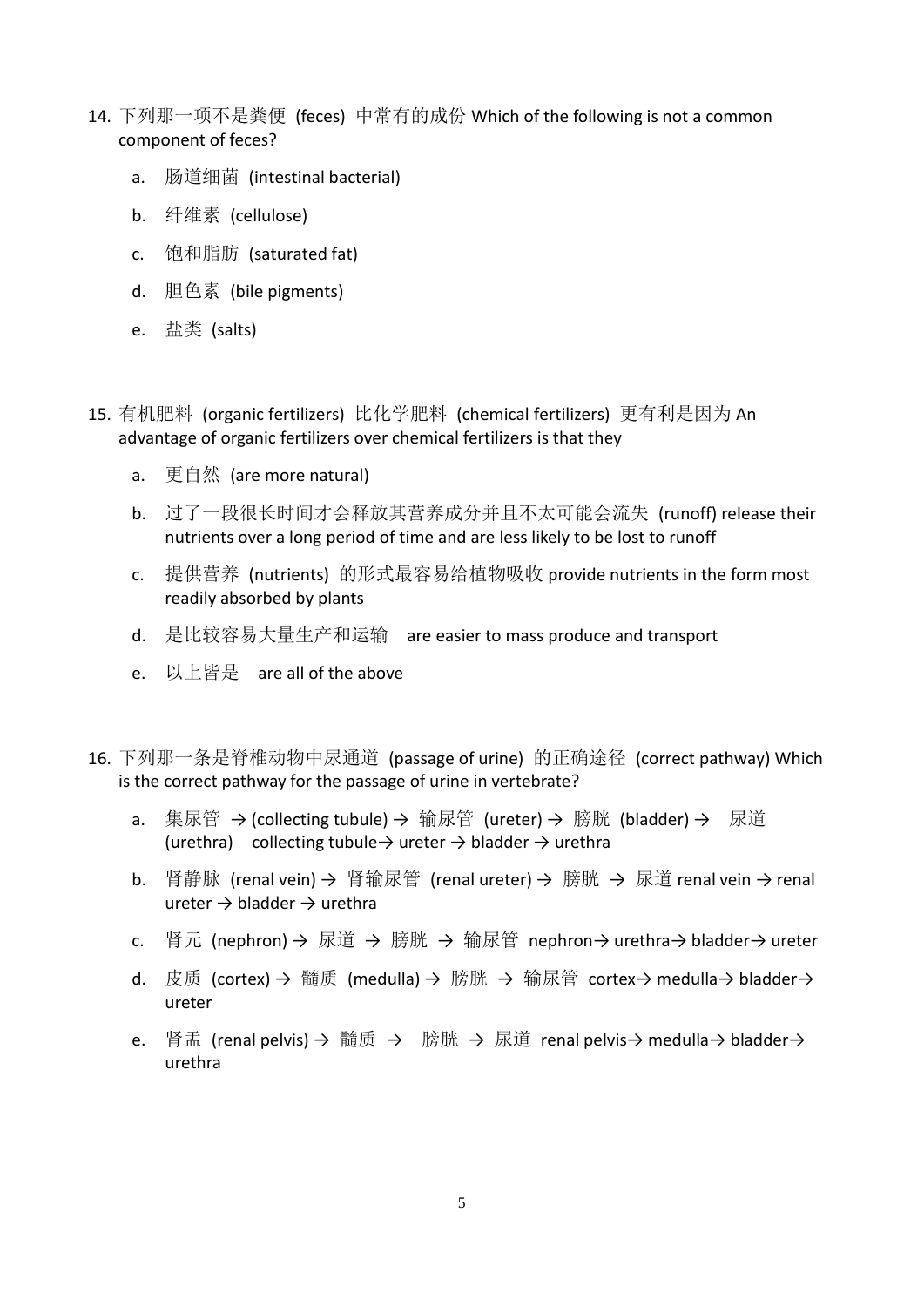- 17. 眼角膜 (cornea) 的功能是甚么?What is the function of the cornea?
	- a. 调节进入眼睛内的光的量 (amount of light) regulate the amount of light that enters the eye
	- b. 将近的景像 (close object) 调整焦距 accommodation to focus on close object
	- c. 是眼睛周围的坚韧,保护的结缔组织层 (connective tissue) tough, protective connective tissue layer surrounding the eye
	- d. 作为一个固定镜 (fixed lens) 使光线弯曲的透明覆盖物 transparent covering that acts as a fixed lens to bend light rays
	- e. 产生房水 (aqueous humor) 以协助在眼睛视盘上的聚焦 produce aqueous humor that helps to focus images on optic disk
- 18. 如果身体所有微血管 (capillaries) 在同一时间内打开 If all the bodies capillaries are open at the same time,
	- a. 血压会急剧下降 blood pressure would fall dramatically
	- b. 外围阻力 (peripheral resistance) 将会增加 peripheral resistance would increase
	- c. 通过微血管床 (capillary bed) 时血液将会很快的流动 blood would move too rapidly through the capillary bed
	- d. 回流到心脏的血液数量将会增加 the amount of blood returning to the heart would increase
	- e. 气体交换的增加将会允许进行剧烈运动 (strenuous exercise) the increased gas exchange would allow for strenuous exercise
- 19. 什么厡因导致心脏有杂音 (heart murmur) What causes a heart murmur?
	- a. 弱收缩 a weak systole
	- b. 房室瓣 (atrioventricular valve) 的突发关闭 (snapping closed) the snapping closed of the atrioventricular valves
	- c. 泄漏的心脏瓣膜 a leaking heart valve
	- d. 低血压 low blood pressure
	- e. 截断从 SA 结至 SV 结的神经脉冲 (impulse) an interruption of the impulse from the SA to the AV node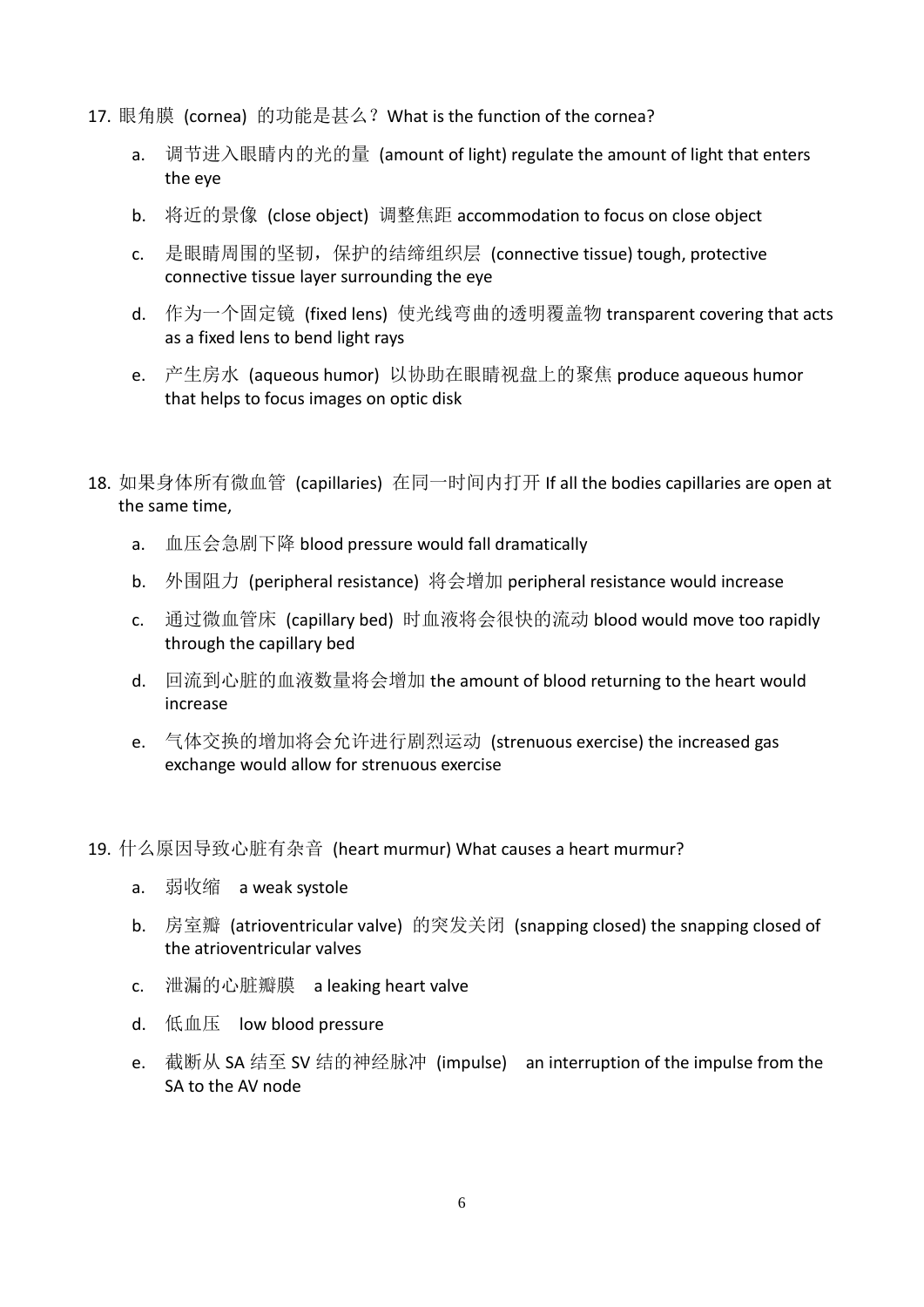- 20. 抗体 (antibodies) 是 Antibodies are
	- a. 在入侵细菌或病毒的细胞表面上常找到的蛋白质 (proteins) 或多糖类 (polysaccharides) proteins or polysaccharides usually found on the cell surface of invading bacteria or virus
	- b. 含有两个短和两个长的多肽 (polypeptide) proteins that consist of two light and two heavy polypeptide chains
	- c. 在血液循环中标签外来细胞而产生补体结合 (complement fixation) 的蛋白质 proteins circulating in the blood that tag foreign cells for complement fixation
	- d. 嵌入 (embedded) 在细胞膜上的蛋白质 proteins embedded in B cell membranes
	- e. b, c 和 d 都是正确的 b, c, and d are all correct
- 21. 下列何种基因组 (genome) 已经完全 (或差不多完全) 完全序列 (sequenced)?Which of the following genomes has been completely (or almost completely) sequenced?
	- a. 线虫 nematode (*C. elegans*)
	- b. 人类 human
	- c. 大肠菌和酵母菌 *E. coli* and yeast (*Saccharomyces cerevisiae*)
	- d. 果蝇 fruit fly (*Drosophila melanogaster*)
	- e. 以上皆是 all of the above

22. RNA 病毒的基因复制是利用 The replication of the genome of a RNA virus uses

- a. 宿主细胞 ((host cell) 的 DNA 聚合酶 (polymerase) DNA polymerase from the host
- b. 由病毒基因的编码的 RNA 复制酶 (replication enzymes) RNA replication enzymes coded for by viral genes
- c. 由逆转录酶 (reverse transcriptase) 所合成的 RNA reverse transcriptase to synthesize RNA
- d. 宿主细胞的 RNA RNA from the host
- e. 宿主细胞的限制核酸 (restriction nuclease) restriction nucleases from the host
- 23. 人类有 46 条染色体, 这染色体的数目会在何处找到 Human have 46 chromosomes. That number of chromosomes will be found in
	- a. 细胞分裂后期 (anaphase) cells in anaphase